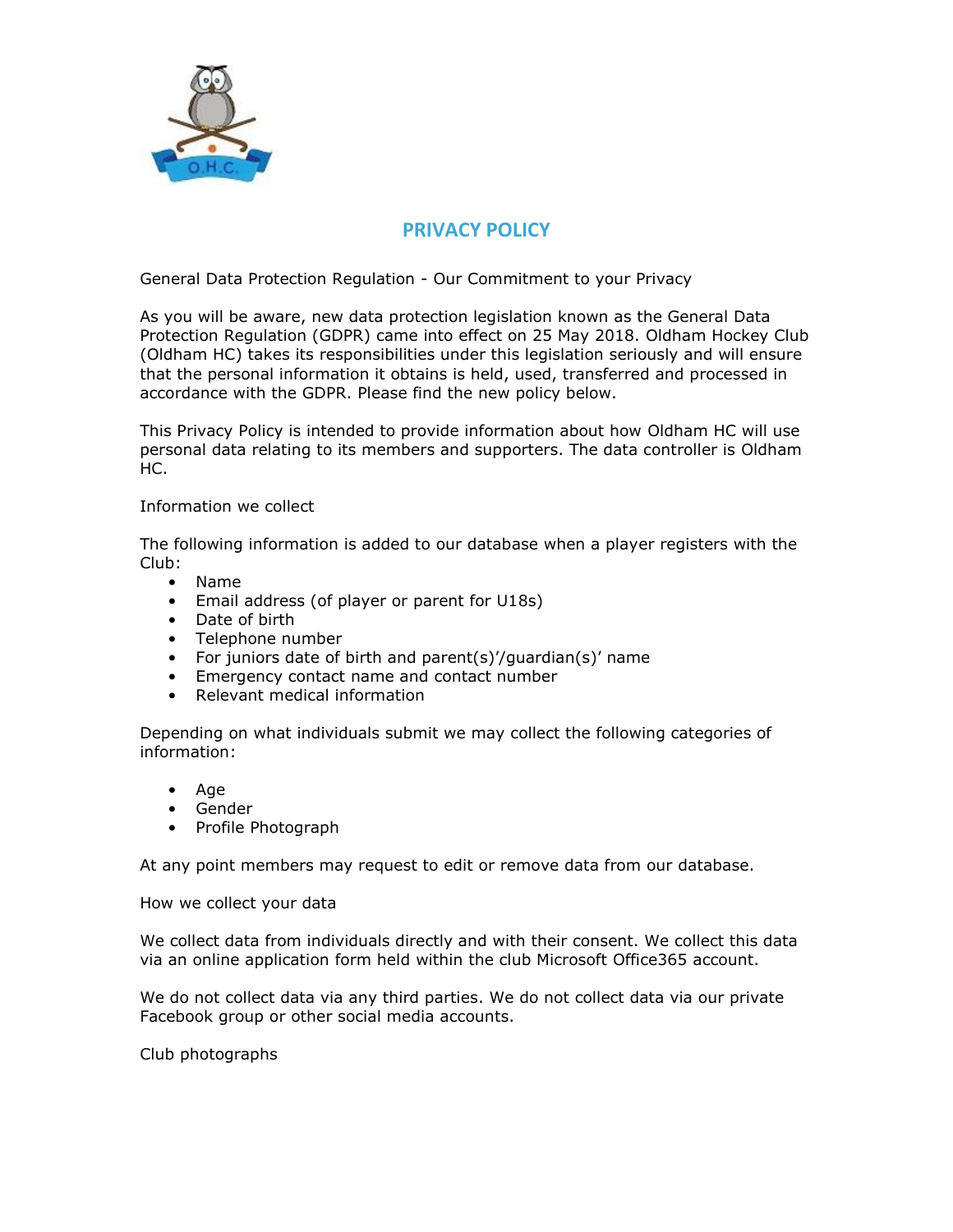We also hold photographs taken at training, during matches and at other Oldham HC events. Parental approval will be sought for junior members to be the subject of these photographs.

Why we collect your data

Oldham HC collects your information to effectively run the club and to maintain links with ex-members and supporters. Processing your data allows us to:

- keep in contact with players and guardians about training, selection and fixtures;
- share news;
- notify you about upcoming events organised by Oldham HC;
- send you information about Oldham HC; send you information about offers we have obtained for you from our sponsors and other partners. Please note this information will always be sent by Oldham HC and not directly to you by any partners;

Who has access to your data?

Your information is managed by our officials on the committee of Oldham HC and may be shared amongst committee members for the purposes set out in this Privacy Policy.

We will not share your information with any third parties without your consent.

Security of your Information

We maintain reasonable technical, administrative and physical security measures designed to protect your information.

How long Oldham HC keep your data?

Oldham HC is committed to holding your data securely and treating it with sensitivity. As Oldham HC would like to develop a long-standing relationship with you beyond your playing days we will hold your data for as long as it is lawful and legitimate for us to do so. Some data and photographs will be used to form part of the Club's archive. We may use photographs on the Oldham HC website and our social media sites to advertise the Club. If you have any concerns about the use of photographs, please contact our Club Secretary or Club Captain.

## Your Choices

You have a choice about whether or not you wish to receive information from us and how we communicate with you. You are welcome to contact Oldham HC at any point if you wish to amend these choices.

If you wish to register as a player, you will need to provide certain personal data to play for the Club.

## Your Rights

As a data subject, you have a number of rights. You have the rights to:

• request a copy of the information we hold about you